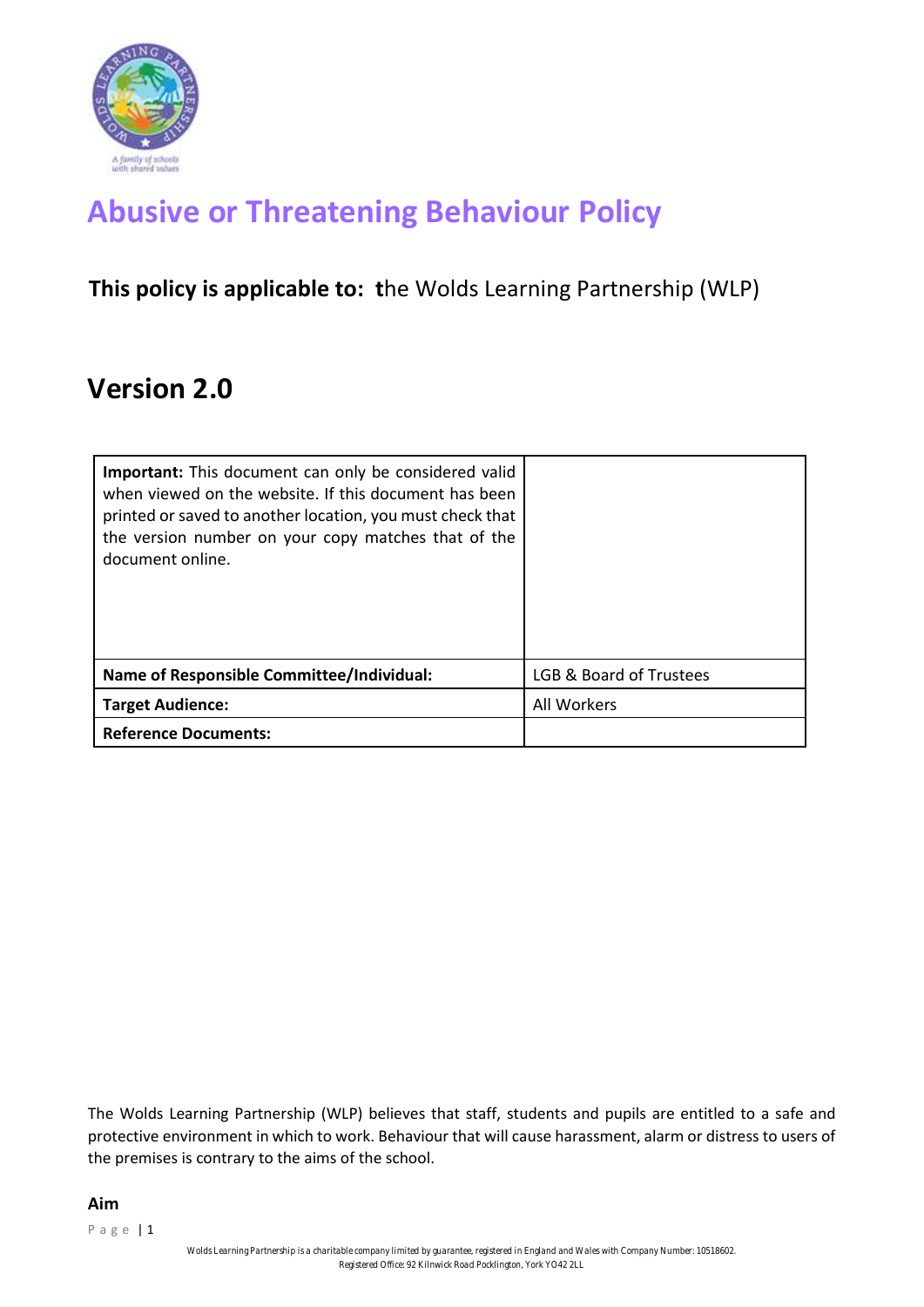

That all members of the WLP community treat each other with respect

#### **Expectations**

- That adults set a good example to children at all times, showing them how to get along with all members of the school and the wider community.
- That no members of staff, parents or children are the victims of abusive behaviour or open to threats from other adults on the school premises.
- Physical attacks and threatening behaviour, abusive or insulting language (verbal or written) to staff, governors, parents and carers, children and other users of the school premises will not be tolerated and will result in withdrawal of permission to be on school premises.
- Any parent who is asked to leave the school premises will have the right to appeal the decision by writing to the Chair of Governors.

Please note that incidents of rudeness will be logged with the Chair of Governors.

#### **Responsibilities:**

It is the responsibility of the Headteacher, Governors and Trustees to monitor and review this policy.

#### **Guidelines**

Types of behaviour that are considered serious and unacceptable and will not be tolerated towards any member of the WLP community:

This is not an exhaustive list but seeks to provide illustrations of such behaviour:

- Shouting, either in person or over the telephone
- Inappropriate posting on Social Networking sites deemed as bullying
- Speaking in an aggressive/threatening tone
- Physically intimidating, e.g. standing very close
- The use of aggressive hand gestures/exaggerated movements
- Physical threats
- Shaking or holding a fist towards another person
- Swearing
- Pushing
- Hitting e.g. slapping, punching or kicking
- **Spitting**
- Racist or sexist comments

#### **Unacceptable behaviour may result in the police being informed.**

The WLP reserves the right to take any necessary actions to ensure that members of the school community are not subjected to abuse.

School premises are private property and parents have been granted permission from the school to be on school premises. However, in case of abuse or threats to staff, pupils or other parents, school may ban parents from entering school.

It is also an offence under section 547 of the Education Act 1997 for any person (including a parent) to cause a nuisance or disturbance on school premises. The police may be called to assist in removing the person concerned.

Page | 2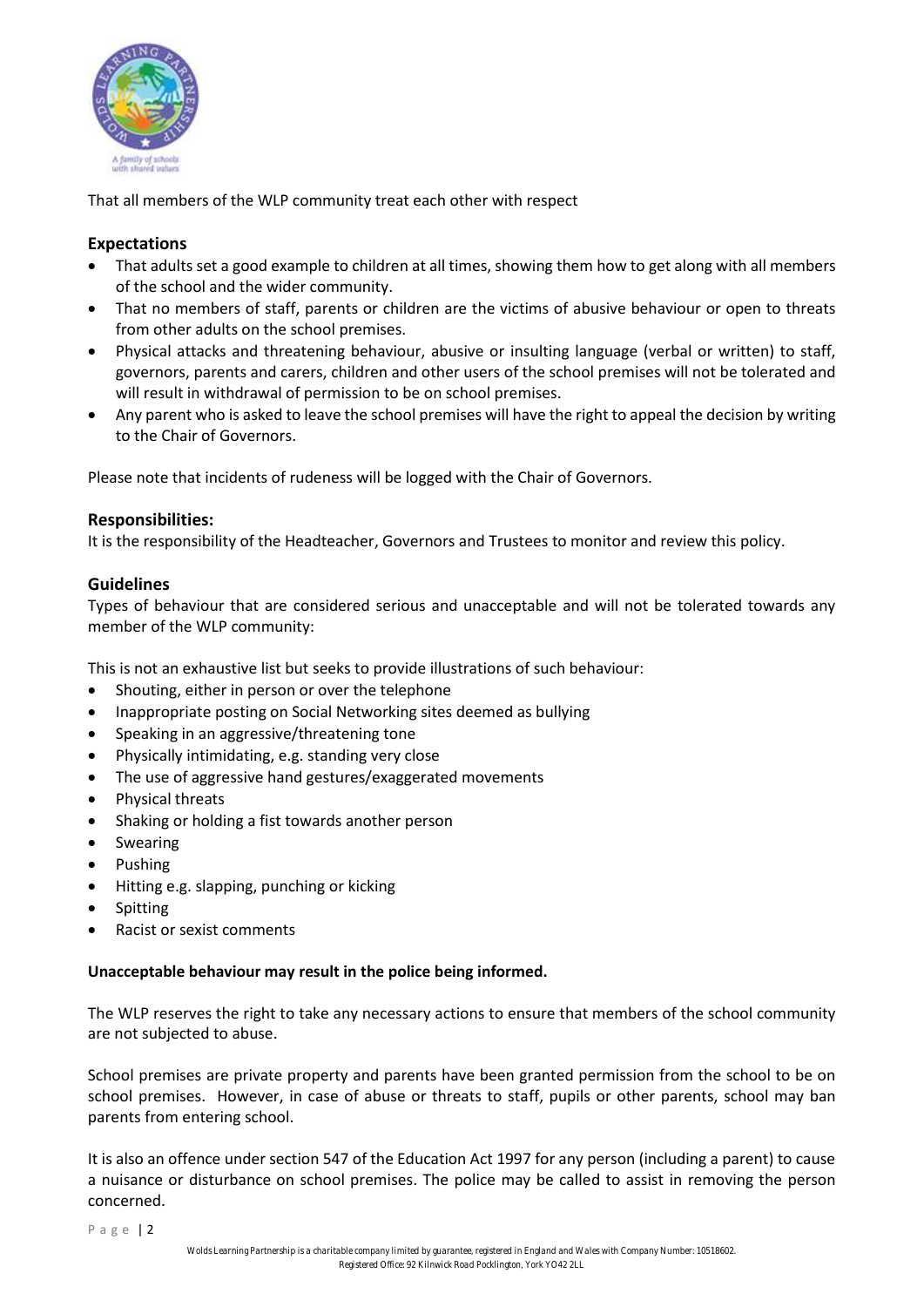

School is not responsible for organising arrangements for children in the above circumstances. Parents will need to provide alternative arrangements for bringing children into school.

Parents have the right of appeal by writing to the Chair of Governors within ten days of permission to enter the school premises being withdrawn.

#### **Guidance on the action to be taken if an incident occurs (Headteacher have the right to accelerate the steps below if the incident is of a serious nature)**

#### • **Incident report**

If an incident involving violence, threatening behaviour or abuse does occur then an incident report form (**Appendix A**) will be completed by the member of the school community against whom the abuse was directed. In the case of this being against a pupil or student a member of staff may complete the form on their behalf. The pupil/student (in a secondary school) should read or have the statement read to them and agree the contents and before signing it. For Primary School pupils the Headteacher or a member of school staff will complete the statement. The parent/carer of the child may be asked to be in attendance when the statement is taken if the Headteacher feels that this is applicable. The parent/carer would then be asked to sign the form on behalf of their child.

• **Step 1: Verbal warning** 

The Headteacher will speak to the person or persons perpetrating such an incident privately. (However, they may wish to have someone with them). It will be put to the person that such behaviour is unacceptable and an assurance will be sought that such an incident will result in further more serious action being taken.

#### • **Step 2: Written warning**

If a second incident occurs involving the same person or persons, the Headteacher will write to the adult(s) informing them once more again that this conduct is unacceptable.

#### • **Step 3: Final written warning**

If a third incident occurs involving the same person or persons, the Chair of Governors will write to the adult(s) giving a final written warning that this abusive and threatening behaviour is unacceptable, and that a repetition of this conduct will leave the governors no option but to issue a final written warning that the police may be contacted if there is a repetition of this conduct. The process may be accelerated according to the level of behaviour.

• **Step 4: WLP ban letter** 

If such an incident recurs, or the initial incident is serious enough, the Governors will seek to enforce any action deemed necessary. This may involve the police and may result in a person or persons being excluded from the school premises.

#### • **Step 5: Involvement of the police**

If following a decision to ban a person from the school premises, that person nevertheless persists in entering school premises and causes a nuisance or disturbance, such a person may be removed from the school premises as a trespasser and prosecuted under Section 47 of the Education Act 1996. They may also be charged with an offence under the Public Order Act 1986 or other such legislation (**Appendix B**).

All parents, even if excluded from school premises following action by the LA, have a right to be informed about their child's educational progress. This could be achieved through a meeting with the other parent or through a written report.

#### **Appendix A**

#### **ABUSIVE OR THREATENING BEHAVIOUR ON SCHOOL PREMISES**

P a g e | 3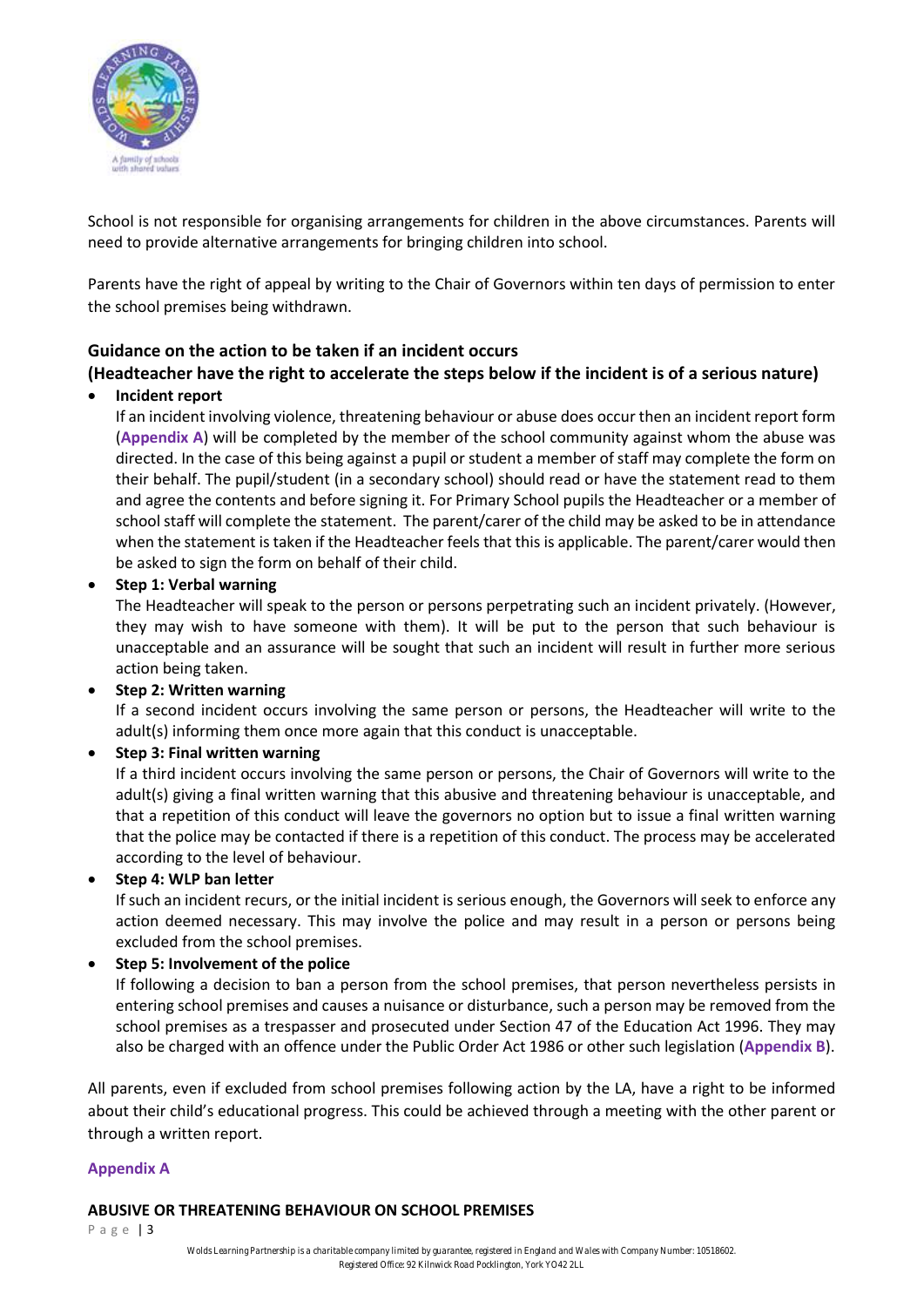

#### **INCIDENT REPORT FORM**

| 1. Details                                                      |
|-----------------------------------------------------------------|
| Date of incident:                                               |
| Day of the week:                                                |
| Time:                                                           |
| Location:                                                       |
| 2. Member of staff reporting incident                           |
| Name:                                                           |
| Position:                                                       |
| 3. Details of person assaulted / verbally abused                |
| Name:                                                           |
| Job / Position (if member of staff):                            |
| 4. Details of trespasser / assailant / verbal abuser (if known) |
|                                                                 |
| 5. Witness(es) if any                                           |
| Name:                                                           |
| Address:                                                        |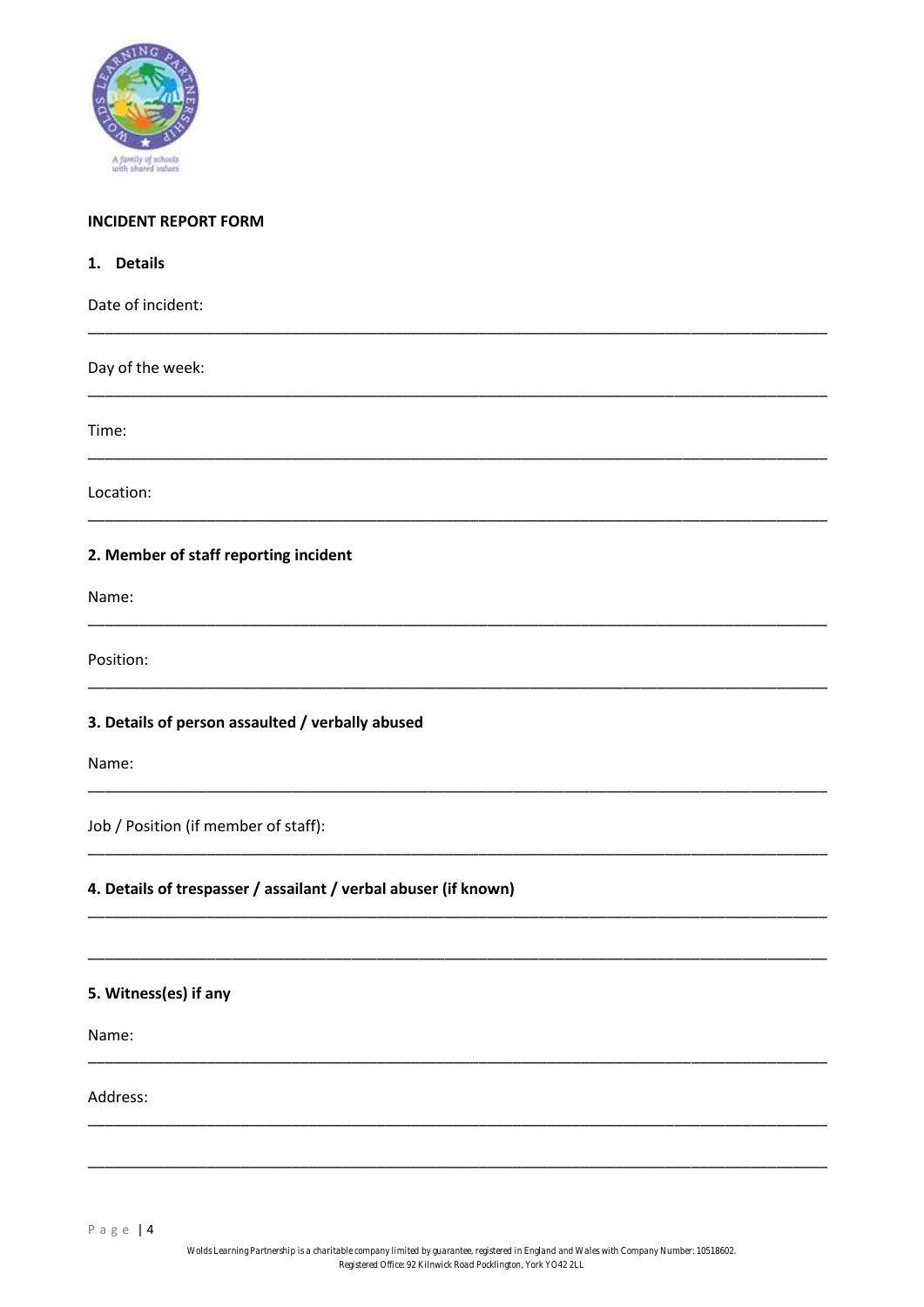

Other information / relationship between member of staff / abuser if any

\_\_\_\_\_\_\_\_\_\_\_\_\_\_\_\_\_\_\_\_\_\_\_\_\_\_\_\_\_\_\_\_\_\_\_\_\_\_\_\_\_\_\_\_\_\_\_\_\_\_\_\_\_\_\_\_\_\_\_\_\_\_\_\_\_\_\_\_\_\_\_\_\_\_\_\_\_\_\_\_\_\_\_\_\_\_\_

\_\_\_\_\_\_\_\_\_\_\_\_\_\_\_\_\_\_\_\_\_\_\_\_\_\_\_\_\_\_\_\_\_\_\_\_\_\_\_\_\_\_\_\_\_\_\_\_\_\_\_\_\_\_\_\_\_\_\_\_\_\_\_\_\_\_\_\_\_\_\_\_\_\_\_\_\_\_\_\_\_\_\_\_\_\_\_

\_\_\_\_\_\_\_\_\_\_\_\_\_\_\_\_\_\_\_\_\_\_\_\_\_\_\_\_\_\_\_\_\_\_\_\_\_\_\_\_\_\_\_\_\_\_\_\_\_\_\_\_\_\_\_\_\_\_\_\_\_\_\_\_\_\_\_\_\_\_\_\_\_\_\_\_\_\_\_\_\_\_\_\_\_\_\_

\_\_\_\_\_\_\_\_\_\_\_\_\_\_\_\_\_\_\_\_\_\_\_\_\_\_\_\_\_\_\_\_\_\_\_\_\_\_\_\_\_\_\_\_\_\_\_\_\_\_\_\_\_\_\_\_\_\_\_\_\_\_\_\_\_\_\_\_\_\_\_\_\_\_\_\_\_\_\_\_\_\_\_\_\_\_\_

\_\_\_\_\_\_\_\_\_\_\_\_\_\_\_\_\_\_\_\_\_\_\_\_\_\_\_\_\_\_\_\_\_\_\_\_\_\_\_\_\_\_\_\_\_\_\_\_\_\_\_\_\_\_\_\_\_\_\_\_\_\_\_\_\_\_\_\_\_\_\_\_\_\_\_\_\_\_\_\_\_\_\_\_\_\_\_

\_\_\_\_\_\_\_\_\_\_\_\_\_\_\_\_\_\_\_\_\_\_\_\_\_\_\_\_\_\_\_\_\_\_\_\_\_\_\_\_\_\_\_\_\_\_\_\_\_\_\_\_\_\_\_\_\_\_\_\_\_\_\_\_\_\_\_\_\_\_\_\_\_\_\_\_\_\_\_\_\_\_\_\_\_\_\_

\_\_\_\_\_\_\_\_\_\_\_\_\_\_\_\_\_\_\_\_\_\_\_\_\_\_\_\_\_\_\_\_\_\_\_\_\_\_\_\_\_\_\_\_\_\_\_\_\_\_\_\_\_\_\_\_\_\_\_\_\_\_\_\_\_\_\_\_\_\_\_\_\_\_\_\_\_\_\_\_\_\_\_\_\_\_\_

\_\_\_\_\_\_\_\_\_\_\_\_\_\_\_\_\_\_\_\_\_\_\_\_\_\_\_\_\_\_\_\_\_\_\_\_\_\_\_\_\_\_\_\_\_\_\_\_\_\_\_\_\_\_\_\_\_\_\_\_\_\_\_\_\_\_\_\_\_\_\_\_\_\_\_\_\_\_\_\_\_\_\_\_\_\_\_

\_\_\_\_\_\_\_\_\_\_\_\_\_\_\_\_\_\_\_\_\_\_\_\_\_\_\_\_\_\_\_\_\_\_\_\_\_\_\_\_\_\_\_\_\_\_\_\_\_\_\_\_\_\_\_\_\_\_\_\_\_\_\_\_\_\_\_\_\_\_\_\_\_\_\_\_\_\_\_\_\_\_\_\_\_\_\_

\_\_\_\_\_\_\_\_\_\_\_\_\_\_\_\_\_\_\_\_\_\_\_\_\_\_\_\_\_\_\_\_\_\_\_\_\_\_\_\_\_\_\_\_\_\_\_\_\_\_\_\_\_\_\_\_\_\_\_\_\_\_\_\_\_\_\_\_\_\_\_\_\_\_\_\_\_\_\_\_\_\_\_\_\_\_\_

#### **6. Details of incident (please attach witness statement)**

Location of incident:

#### **7. Outcome**

Step

Has abuser been involved in any previous incidents?

Name and contact details of police officer involved / incident number:

Form completed by: \_\_\_\_\_\_\_\_\_\_\_\_\_\_\_\_\_\_\_\_\_\_\_\_\_\_\_\_\_\_\_\_\_\_\_\_\_\_\_\_\_\_\_\_\_\_\_\_\_\_\_\_\_\_\_\_\_\_\_\_\_\_\_\_\_\_\_\_\_\_ Signed: \_\_\_\_\_\_\_\_\_\_\_\_\_\_\_\_\_\_\_\_\_\_\_\_\_\_\_\_\_\_\_\_\_\_\_\_\_\_\_\_\_\_\_\_\_\_\_\_\_\_\_\_\_\_\_\_\_\_\_\_\_\_\_\_\_\_\_\_\_\_\_\_\_\_\_\_\_\_\_\_\_ Date:

Please return to the Headteacher as soon as possible.

#### **Appendix B**

P a g e | 5